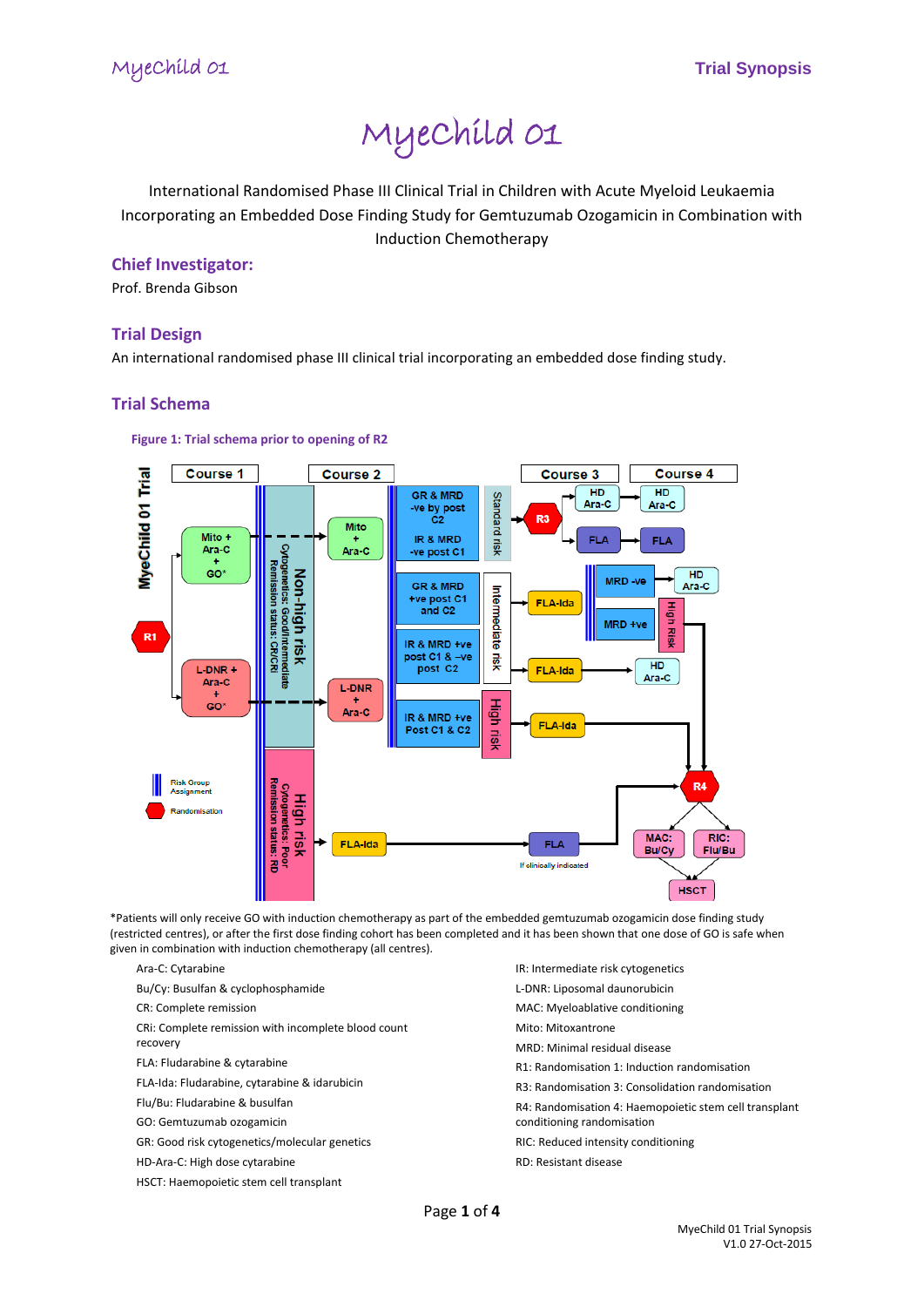

#### **Figure 2: Trial schema following opening of R2**

**Primary Objectives**

IR: Intermediate risk cytogenetics

In newly diagnosed acute myeloid leukaemia (AML) and high risk myelodysplastic syndrome (MDS) (>10% blasts in the bone marrow):

#### Non-randomised

To establish the optimum tolerated number of 3 mg/m<sup>2</sup> doses of gemtuzumab ozogamicin (up to a maximum of 3 doses) that can be delivered safely in combination with cytarabine plus mitoxantrone or liposomal daunorubicin in induction

#### Randomised

1. To compare mitoxantrone (anthracenedione) & cytarabine with liposomal daunorubicin (anthracycline) & cytarabine as induction therapy.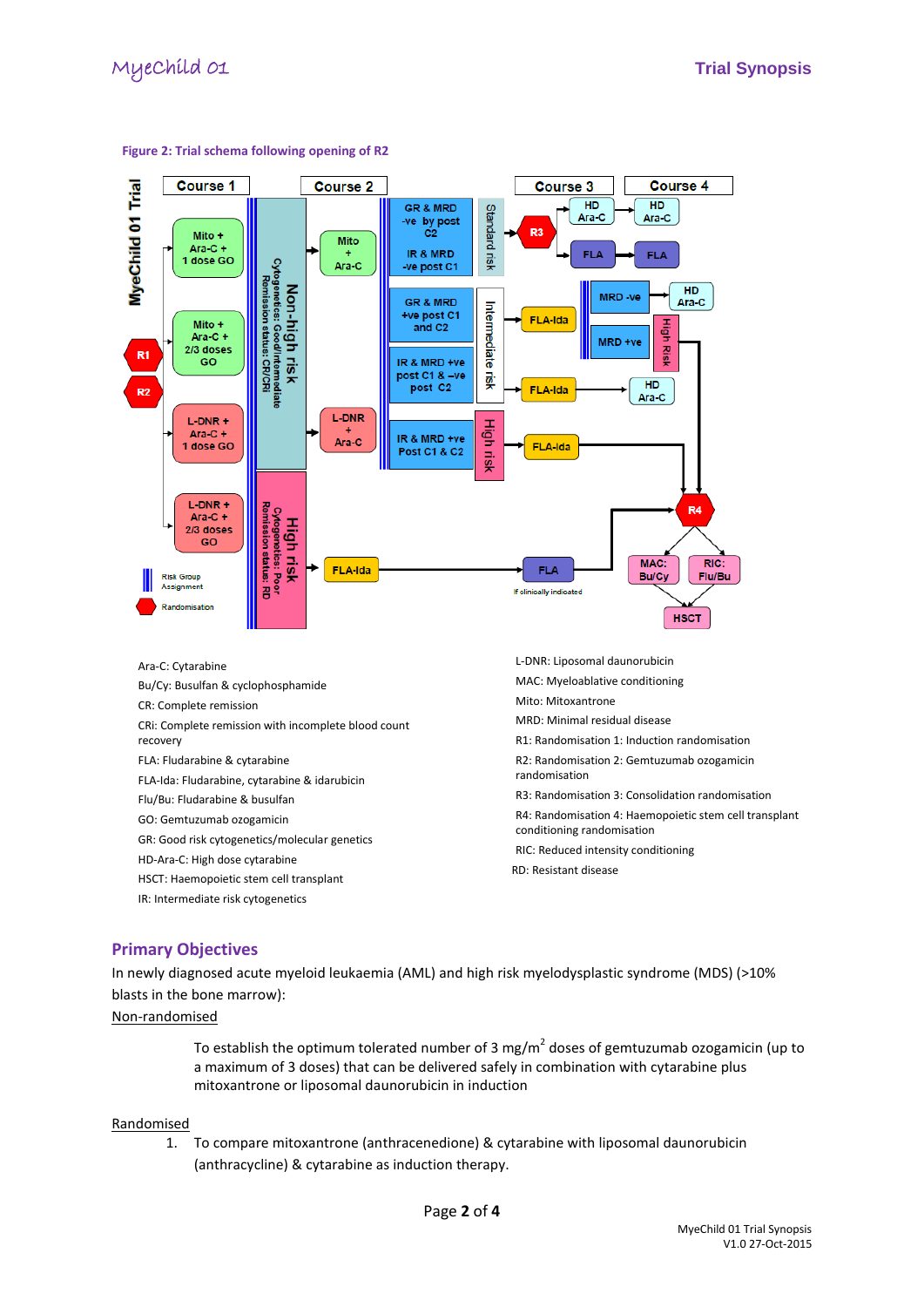# MyeChild 01 **Trial Synopsis**

- 2. To compare a single dose of gemtuzumab ozogamicin 3 mg/m<sup>2</sup> with the optimum tolerated number of doses of gemtuzumab ozogamicin (identified by the dose-finding study) when combined with induction chemotherapy.
- 3. To compare two consolidation regimens: high dose cytarabine (HD Ara-C) and fludarabine & cytarabine (FLA) in standard risk patients.
- 4. To compare the toxicity and efficacy of two haemopoietic stem cell transplant (HSCT) conditioning regimens of different intensity: conventional myeloablative conditioning (MAC) with busulfan/cyclophosphamide and reduced intensity conditioning (RIC) with fludarabine/busulfan.

# **Secondary Objectives**

- 1. To compare the predictive value of flow and molecular MRD monitoring for relapse risk.
- 2. To evaluate a number of prognostic factors with a view to defining a Risk Score for children and adolescents with AML

## **Outcome Measures**

#### Primary Outcome Measures

| Dose finding study: | The incidence of dose limiting toxicities (DLTs)  |
|---------------------|---------------------------------------------------|
| Randomisation 1:    | Event-free survival (EFS)                         |
| Randomisation 2:    | <b>FFS</b>                                        |
| Randomisation 3:    | Relapse free survival (RFS)                       |
| Randomisation 4:    | Early treatment related adverse reactions and RFS |

#### Secondary outcome measures

Gemtuzumab Ozogamicin Dose Finding Study

- The nature, incidence and severity of AEs.
- Response measured by bone marrow morphology and MRD assessment
- Serum Pharmacokinetic (PK) parameters of gemtuzumab ozogamicin including clearance (CL) and volume of distribution (Vd)

#### All randomisations

- Complete Remission (CR) (R1 and R2 only)
- Reasons for failure to achieve CR (R1 and R2 only)
- Cumulative incidence of relapse (CIR)
- Death in CR (DCR)
- EFS
- Overall Survival (OS)
- Incidence of toxicities
- Incidence of cardiotoxicity (R1, R2 and R4 only)
- Incidence of bilirubin of grade 3 or higher (R2 and R4 only)
- Incidence of veno-occlusive disease (R2 and R4 only)
- MRD clearance after course 1 and course 2 and MRD negativity post-therapy (R1 and R2 only)
- Time to haematological recovery
- Days in hospital after each course of treatment
- Incidence of mixed chimerism at day 100 post-transplant (R4 only)
- Treatment Related Mortality (TRM) (R4 only)
- Gonadal function at 1 year posttransplant and end of study follow up (R4 only)

# **Patient Population**

Children and young adults up to their 18th birthday with newly diagnosed AML, high risk MDS or isolated myeloid sarcoma (MS).